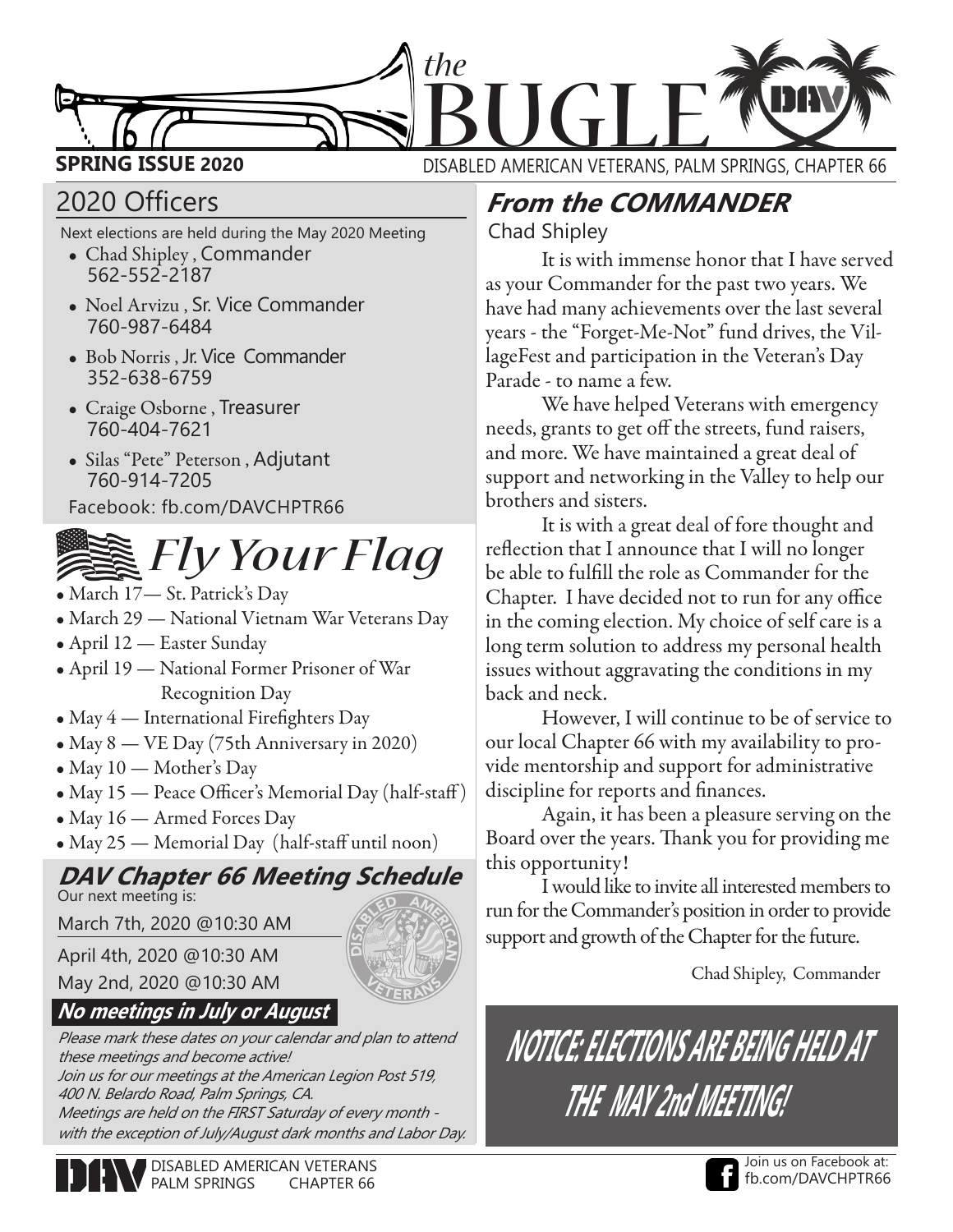#### **2019 "Forget-Me-Not" Fund Drive a Success! \$4,300 Raised To Assist Local Veterans.**

In November 2019, we conducted our annual "Forget Me Not" Fund Drive. We raised \$4,300.00 in assistance for helping the Veterans of the Coachella Valley. We have our monthly meeting coming up on March 07, 2020 where we will discuss where to make the annual donations to in order to assist Veterans.

Traditionally we have donated to the California Veterans Homes in Victorville, and Yountville locations, and then to Loma Linda Veterans Hospital in order to assist with the Homeless Program, Coffee Carts for Veterans and Families, Behavior Health and more.

There were some legal problems with the organizations that has been addressed and I would like to re-start our Donation Program again which needs to be voted for by the Chapter Members to move forward.

Please come on down to the next meeting and let your voice be heard. And thank you for your remembrance and for helping us fulfill our promises to the men and women who served.

#### **2020 DAV State Convention Local Chapter 66 Is Hosting The Event! May 21-24, 2020**

This year our local Palm Springs DAV Chapter 66 will host the Annual California State Disabled American Veterans Convention from May 21 through May 24. The Convention will be located at the MiraMonte Indian Resort & Spa, located at 45000 Indian Wells Lane, Indian Wells, CA 92210.

We invite all of our members and guests to come learn about what the organization has accomplished over the past year, current events related to Veterans, and what is to come in the future of the DAV.

The Chapter 66 board has been working diligently in order to make this event a success. We are in charge of the Fun Night for this event and the theme has been selected with our input and support. The theme selected is "The Roaring Twenties" in 2020.

For more information on the event please visit: **www.davcal.org**

#### **Post Elections Coming Up! Nominations at our April 4th Meeting.**

Now is the time for you to submit your nominations for new Board Officers! Nominations for the positions of Commander, Sr. Vice Commander, and Jr. Vice Commander will be taken at our April 4th meeting.

Please get involved to help contribute in our efforts to support our local chapter and the Veterans in our community by coming to the meeting and participating in the election process.

Elections will be held at our May 2nd meeting, and the installation of new officers will be held at our June 6th meeting. Please mark these dates on your calendar and plan on attending these important meetings.

#### **DAV State Mid-Term Conference Two New Service Officers Certified!**

In the last month several members attended the State Mid-Term Conference in Anaheim, CA and participated in an exciting event.

Two of our members - Mr. Noel Arvizu and Mr. Luis Solero (Gunny), attended the DAV Chapter Service Officer Course and are now certified by the DAV in order to assist more Veterans with their claims, survivor benefits, and more.

 I would like to take a moment of time to thank them for their dedication to service and Veterans in our Community.

If you need assistance, do not hesitate to reach out and ask for help. All services are free of cost except for your time.



Luis Solero (Gunny) and Noel Arvizu receiving their Service Officer certificates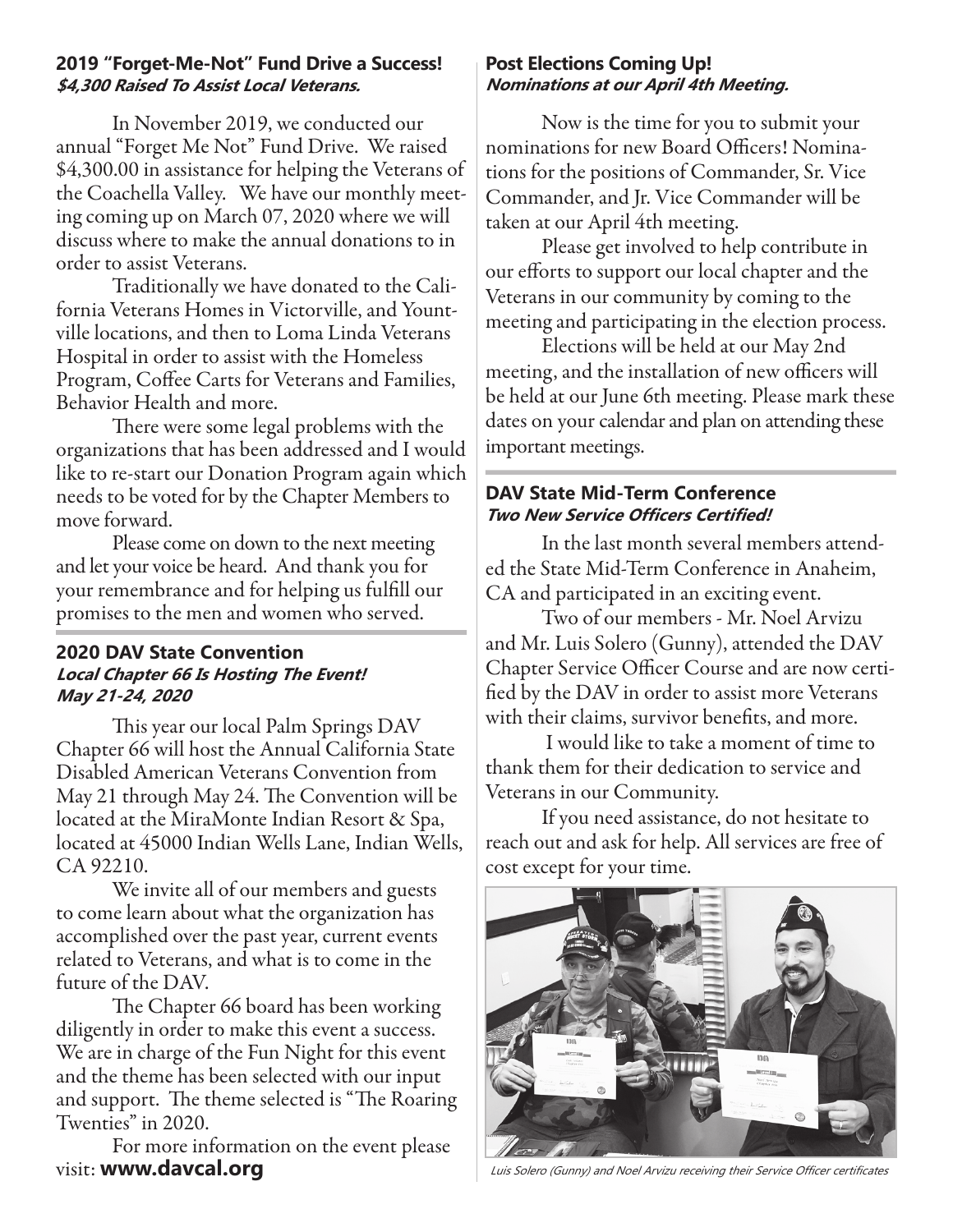#### **Helping Homeless Veterans Silas Peterson Is There To Help!**

In the last year we have established a program to financially assist Veterans to get off the streets and into housing and to assist with emergencies.

Our Adjutant, Mr. Silas Peterson, is the point man for the grant process and does an onsite evaluation in order to see how we can assist. If you are in a spot, we have very limited finances to assist. Please inquire if you have any questions.

#### **VillageFest - Downtown Palm Springs Volunteers Needed!**

Please consider volunteering to participate in our booth set-up at the Palm Springs VillageFest! This event is held each Thursday of every week in downtown Palm Springs on Palm Canyon Drive from 6:00 pm through 10:00 pm.

At our booth we strive to reach out to Veterans and their families to assist them with benefits applications, survivor benefits and others. We use this as an educational and community outreach function. People can donate, volunteer, and stop by for information at this free event. Several hundred dollars in support of our chapter and local Veterans have been raised at our booth at the VillageFest.

We also have wonderful conversations and some time outside in a nice pleasant environment. If you would like to come on down and help, please feel free!

## *Daily Transportation Service*

Now available for veterans from the Coachella Valley to Loma Linda VA Medical Center.

The SERVICE is FREE. Call 1-800-741-8387 ext. 2071 to make a reservation AFTER you know the date and hour of your appointment.

VOLUNTEER DRIVERS NEEDED - Cal R.C. AmVets Post 66

## *National Contact Information*

National Headquarters ..............3725 Alexandria Pike Cold Springs, Kentucky 41076 Mailing Address.....................................PO Box 14301 Cincinnati, OH 45250-0301

## **Important Resource Numbers**

| - your gateway to benefit information                                                                |
|------------------------------------------------------------------------------------------------------|
| Veterans Crisis Line 1-800-273-8255<br><b>VeteransCrisisLine.net</b>                                 |
| - confidential help for Veterans and their families                                                  |
| National Resource Directory nrd.gov<br>- resources in supporting troops, veterans and their families |
| Caregiver Support Program 1-855-260-3274                                                             |
| caregiver.va.gov<br>- information on the Caregiver program and eligibility                           |
| - California Department of Veterans Affairs                                                          |
| 4 Paws 4 Patriots  4paws4patriots.org<br>- Service Dogs for Disabled Veterans                        |
| Suicide Prevention(24 Hours) 1-800-273-8255                                                          |
| County of Riverside Department of                                                                    |
| Riverside National Cemetery 1-951-653-8417                                                           |
| Veterans Homeless Programs <b>Notain Meter</b>                                                       |
| Emergency Shelter (24 Hours) 1-800-464-1123<br>- information and referral to shelters                |
| National Call Center for Homeless Veterans<br>1-877-4AID VET (877-424-3838)                          |
| va.gov/homeless/nationalcallcenter.asp                                                               |
|                                                                                                      |
|                                                                                                      |
| Rancho Cucamonga 1-877-647-8764                                                                      |
| Riverside County  1-951-358-5636                                                                     |
| San Bernardino County 1-909-421-4614                                                                 |
| Area VA Hospitals and Clinics                                                                        |
| VA Loma Linda Healthcare System<br>11201 Benton Street<br>Loma Linda, CA 92357                       |
|                                                                                                      |

1-909-825-7084 / 1-800-741-8387

#### **lomalinda.va.gov**

Palm Desert VA Clinic 41-990 Cook St, Bldg F Ste 1004 Palm Desert, CA 92211 1-760-341-5570

1-877-I AM A Vet 1-877-426-2838 1-859-441-7300 **dav.org**

amvets.org